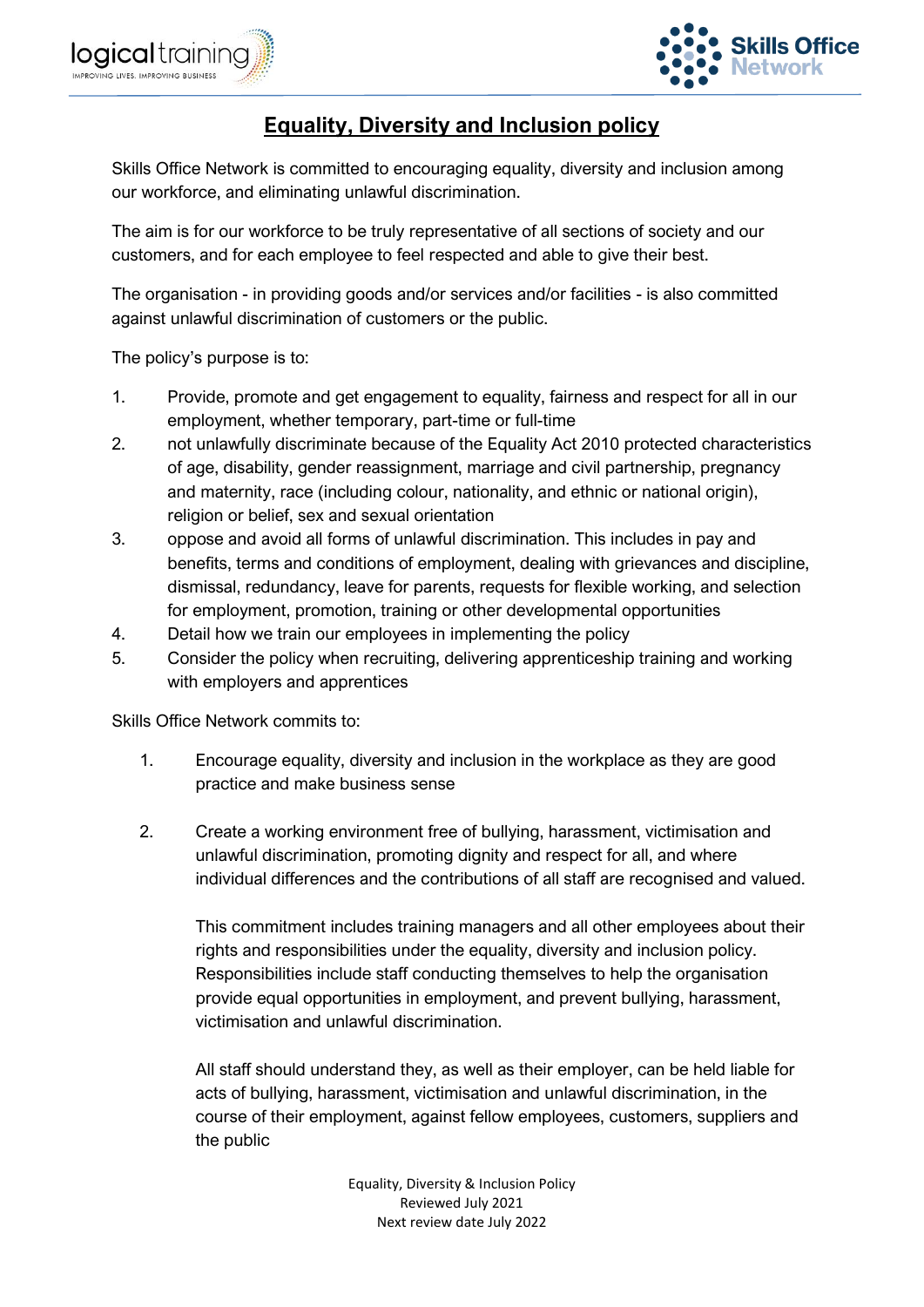



3. Take seriously complaints of bullying, harassment, victimisation and unlawful discrimination by fellow employees, customers, suppliers, visitors, the public and any others in the course of the organisation's work activities.

Such acts will be dealt with as misconduct under the organisation's grievance and/or disciplinary procedures, and appropriate action will be taken. Particularly serious complaints could amount to gross misconduct and lead to dismissal without notice.

Further, sexual harassment may amount to both an employment rights matter and a criminal matter, such as in sexual assault allegations. In addition, harassment under the Protection from Harassment Act 1997 – which is not limited to circumstances where harassment relates to a protected characteristic – is a criminal offence.

- 4. Make opportunities for training, development and progress available to all staff, who will be helped and encouraged to develop their full potential, so their talents and resources can be fully utilised to maximise the efficiency of the organisation.
- 5. Decisions concerning staff being based on merit (apart from in any necessary and limited exemptions and exceptions allowed under the Equality Act).
- 6. Review employment practices and procedures when necessary to ensure fairness, and also update them and the policy to take account of changes in the law.
- 7. Monitor the make-up of the workforce regarding information such as age, sex, ethnic background, sexual orientation, religion or belief, and disability in encouraging equality, diversity and inclusion, and in meeting the aims and commitments set out in the equality, diversity and inclusion policy.

Monitoring will also include assessing how the equality, diversity and inclusion policy, and any supporting action plan, are working in practice, reviewing them annually, and considering and taking action to address any issues.

The equality, diversity and inclusion policy is fully supported by senior management.

Details of the organisation's grievance and disciplinary policies and procedures can be found in the Employee Handbook. This includes with whom an employee should raise a grievance – usually their line manager.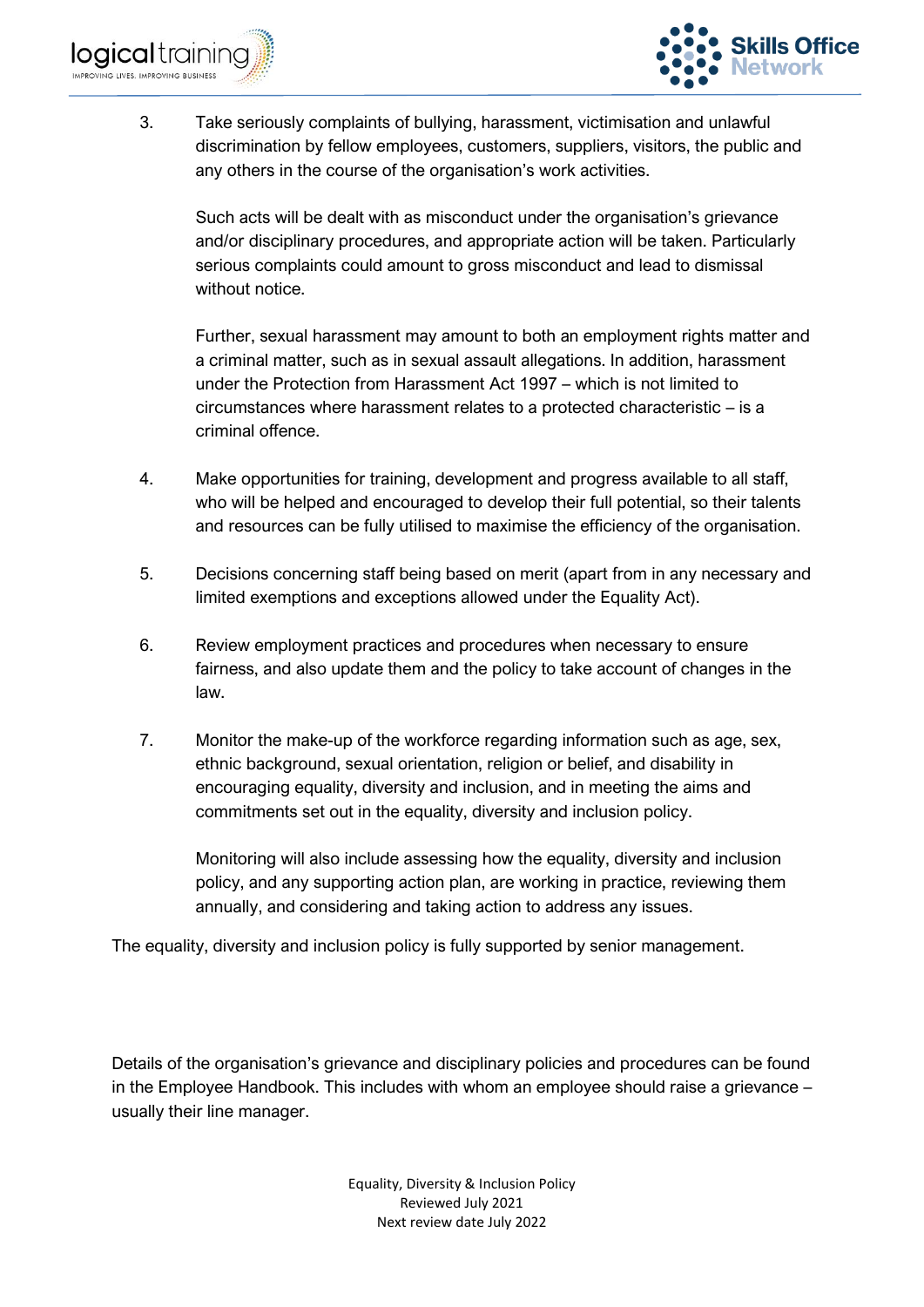



Use of the organisation's grievance and/or disciplinary procedures does not affect an employee's right to make a claim to an employment tribunal within three months of the alleged discrimination.

# **Policy Statement**

SON is dedicated to eliminating discrimination and promoting equality, diversity and Inclusion amongst our staff, apprentices, learners, apprentice employers and other stakeholders. Our aim is that everyone will feel respected, valued as an individual and have equal opportunity to our services and employment. Therefore, to ensure equality, inclusion, and fairness for all our recruitment, employment, training, and promotion of training, no staff member, apprentice, learner, employer or other service user will be treated less favourably than another on grounds of any of the nine protected characteristics:

- Age
- Gender reassignment
- Married or in a civil partnership
- Pregnant or on maternity leave
- Disability
- Race, including colour, nationality, ethnic or national origin
- Religion and belief
- Sex
- Sexual orientation

SON is an equal opportunities and inclusive employer and actively encourages diversity with its workforce. The company takes its legal and ethical responsibilities seriously and recognises the proven business benefits attributable to fair procedures and diverse team.

Wherever possible SON will make adaptations to services to meet the needs of individuals with protected characteristics and places an obligation upon all staff, apprentices and learners to respect and act in accordance with the policy and in line with the Equality Act 2010.

This policy is implemented with the SON Complaints, Safeguarding, Prevention of Extremism and Radicalisation, Data Protection, Learner Behaviour, Staff Code of Conduct, Acceptable use of IT and Grievance Policies. The policy also applies equally to the treatment of our customers and stakeholders.

# **Adherence and Review**

SON will always adhere to this policy and will review all aspects of employee, apprentice, and learner recruitment, to avoid unlawful or undesirable discrimination, on an on-going basis. This policy is fully supported by senior management and will be monitored and reviewed every **12 months**. The overall responsibility of this policy belongs to SON

#### **Promotion, Training and Development**

All staff, apprentices, learners, and employers will receive an induction training session including equality, diversity and inclusion and the policy will be disseminated during this time and after each policy revision/review. This will include: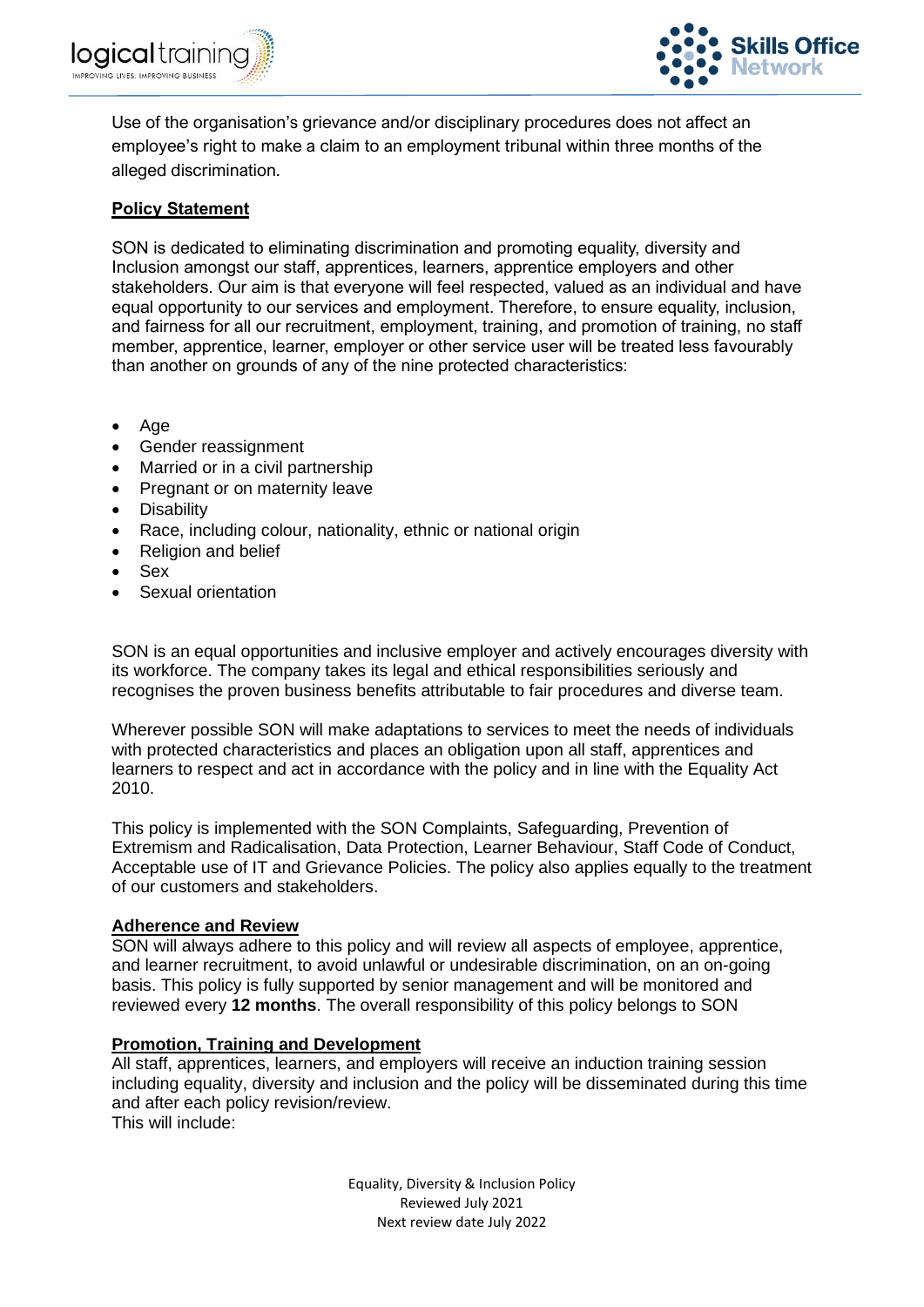



- An explanation of what the policy means to SON, staff, apprentices, learners or employers.
- An explanation of the form's discrimination can take (direct, indirect, victimisation and segregation).
- Guidance on the danger of generalised assumptions and prejudices.
- Contextualised examples of good practice in equality, diversity and inclusion and the impact of discrimination relevant to their role and responsibility.
- Teaching, learning, and assessment staff are given additional training to support equality, diversity, and inclusion in teaching, learning and assessment practice (please see below).
- Equality, diversity, and inclusion will be mandatory on all meeting agendas to reinforce this and to identify and address any emerging training needs.

All staff will be appraised annually and there will be positive encouragement to discuss suitable development and training opportunities.

All staff will be required to complete mandatory annual equality and diversity training, both externally and inhouse to ensure contextualisation and full understanding of the policy. This will also be reinforced by the observation of teaching, learning and assessment process (please see below).

Apprentices and learners will receive training on equality, diversity, and inclusion, which will be embedded and delivered within their apprenticeship/ programme (please see below).

# **Equality and Diversity Promoted in Teaching, Learning and Assessment**

Apprentice's and learner's additional support needs related to disabilities, diagnosed special education needs, learning difficulties or additional needs are planned for and where an apprentice or learner is studying or completing an apprenticeship, SON will follow the guidelines set out in the relevant Adjustment Policies published by each awarding organisation to ensure fair and equal access to assessments and examinations, where applicable.

All teaching, learning and assessment staff will be trained to apply an equality analysis to their scheme of work and lesson plans to ensure that:

- Materials and teaching, learning and assessment methods foster good relations, are sensitive to and promote equality of opportunity.
- That needs of individuals are planned for in teaching sessions to ensure that they can achieve, progress and flourish.

SON management will apply its observation of teaching policy, annual appraisal, and performance management systems to ensure that:

• Teaching, learning, and assessment staff have consistently high expectations in ensuring that learning activities motivate and engage all apprentices and learners, whatever their age, ability and cultural background, and that they are suitably demanding.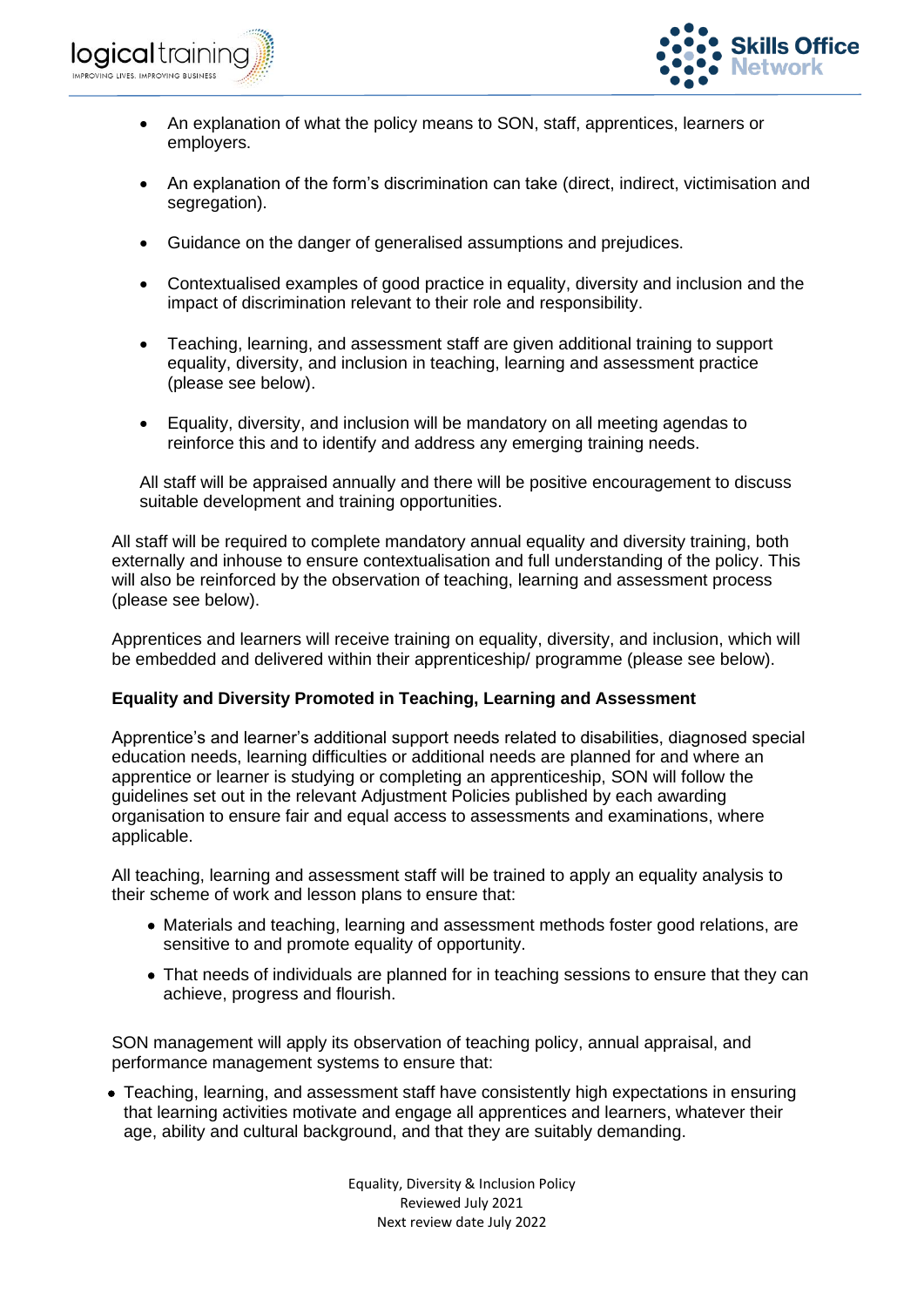



- All teaching, learning and assessment staff are highly adept at working with and developing knowledge, skills and behaviours in all apprentices and learners and demonstrate this in a range of learning environments.
- Equality and diversity is integrated fully into the learning experience and teaching, learning and assessment staff manage apprentices' and learners' behaviour skilfully; they show great awareness of Fundamental British Values and equality and diversity in teaching sessions.
- All staff, apprentice and learner requirements will be reflected in the delivery and support given. We will consider how support can be given for SEND or learning disabilities. Where appropriate we will provide the resources and equipment needed to enable all staff, apprentices, and learners to engage with their roles and responsibilities, as well as their learning/training.

# **Leadership & Management**

SON will implement equal, diverse, and inclusive practice in all of its training activities in line with the definition and standards of the relevant qualification, Awarding Organisations, End Point Assessment Organisations and other regulatory bodies it works with. SON will report annually to measure the achievement of its equality and diversity activities.

# **Access to Learning, Training and Recruitment**

SON will strive to ensure that learning and recruitment opportunities are available to all. No individual will be excluded from a learning, apprenticeship, or recruitment opportunity on the grounds of their age, disability, gender reassignment, race, religion or belief, sex, training or caring status, sexual orientation or marital or civil partnership status. We will record and monitor individual participation/application and withdrawal/rejection of learning/recruitment opportunities to ensure equality of opportunity and fair representation.

For apprentices and learners: Initial advice and guidance is impartial and seeks to ensure that individuals are offered appropriate training opportunities for them to achieve their aims without bias.

We will support all apprentices and learners as far as reasonably possible (but subject to funding and health and safety requirements) to pursue the learning programme of their choice and make all efforts to ensure physical access to the learning/workplace environment. In circumstances where this is not possible, we will identify alternative options/provision.

For apprentice employers: We will provide SON services only to employers who support our commitment to equality and diversity and comply with related requirements. We expect employers to ensure fair access to SON courses and work-based opportunities and to strive to monitor employer's and apprentice's participation and performance.

Selection for employment, promotion, or any other employment benefit, as well as access to training for learners, will be made on the basis of aptitude and ability. (For learners, this may also be dependent on funding availability). All staff, apprentices and learners will be helped and encouraged to develop their full potential.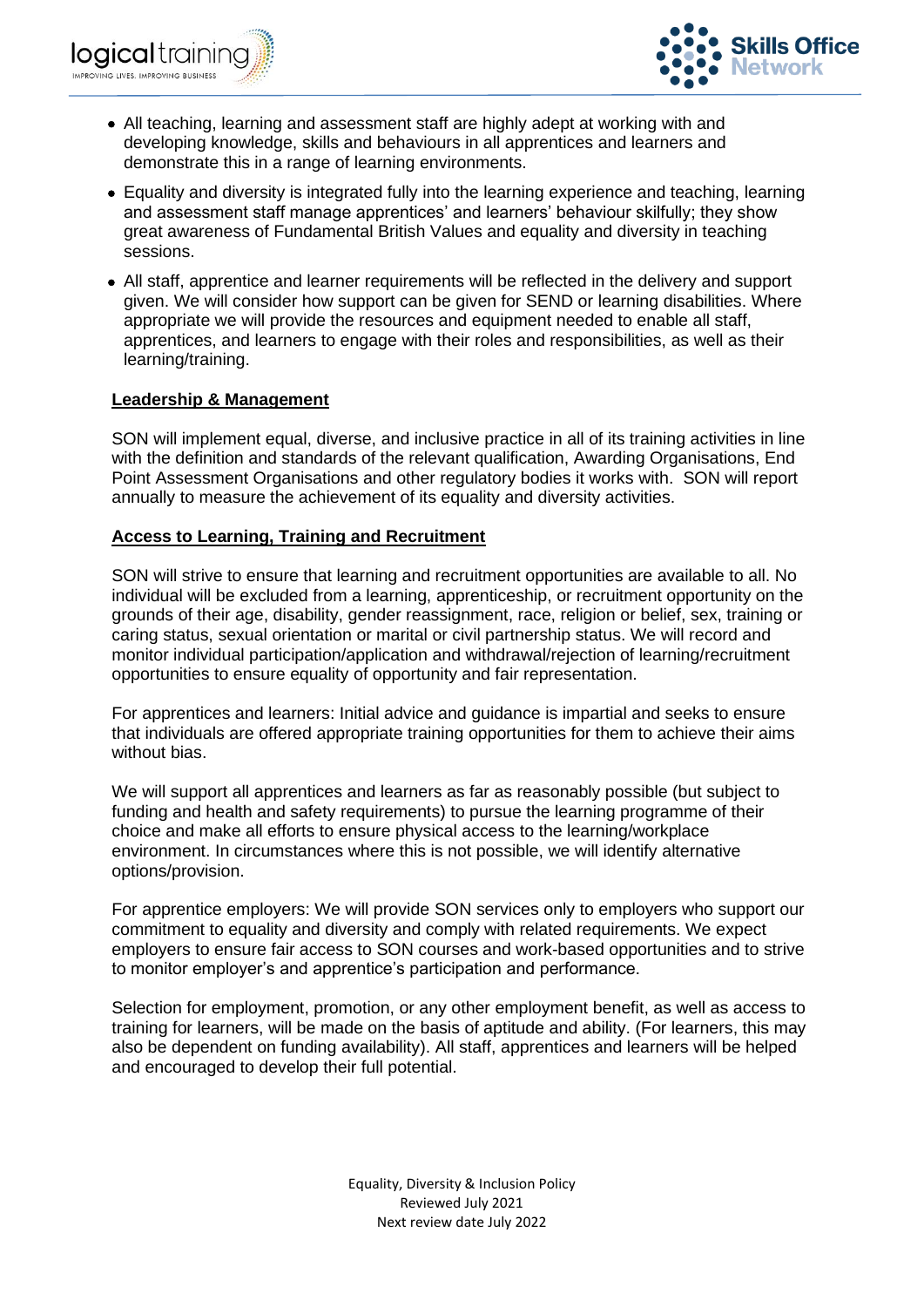



# **Recruitment of Staff**

The design of jobs, working hours and related practices can discriminate against certain groups of applicants. As vacancies arise the requirements of individual jobs will be reviewed and redesigned where necessary in order to ensure that we can recruit the broadest possible range of suitable people.

SON recognises the need to consider, where appropriate, flexible working patterns such as job share, term time only, part-time working or home working where an employee has a need to reduce their working hours. These methods of working will be considered dependent on business needs.

Wherever appropriate vacancies will normally be advertised within the Company in order to provide an equal opportunity for all interested persons to apply.

One exception to the above applies when special arrangements are made for the redeployment of personnel who would otherwise be at risk of redundancy within the Company.

Where it is appropriate an external application form can be used. This should be designed to obtain all the necessary information for a fair and instructive interview and for the screening and selection of applicants. Personal details which are not necessary for a recruitment decision to be made - such as marital status, number of children, next of kin, gender, age, race, or religious belief are, therefore, not specified. Additional details of this nature will be needed for recording and monitoring purposes and as such will be kept by the Human Resource Department on a separate confidential form.

Training in interviewing skills and equality and diversity will be given for all those concerned with recruitment. Prior to the selection process, managers will examine all selection criteria to ensure that they are related to the job requirements and are not discriminatory.

Consideration should be given as to whether practical experience or actual achievements in previous employment may act as a satisfactory substitute for higher education or professional qualifications. In assessing qualifications, it will not be assumed that overseas diplomas or degrees are of a lower standard than their UK equivalents although their validity will still be checked. Wherever possible experience may count as an equivalent to professional qualifications. Careful consideration will be given as to whether any minimum or maximum number of years relevant experience is necessary for effective performance of the job. Such restrictions will not be imposed unless there is a proper job-based reason why they are necessary.

All appointments will be made solely on merit.

#### **Supporting Diversity in the Workplace**

The following list details some of the ways that SON will support diversity throughout the business.

- Recognise that all staff are individuals and will therefore respond to them, and their social identity, in an individual manner.
- Ensuring that employment opportunities are available as full or part time roles wherever possible and that we can be flexible about working hours to suit individual needs.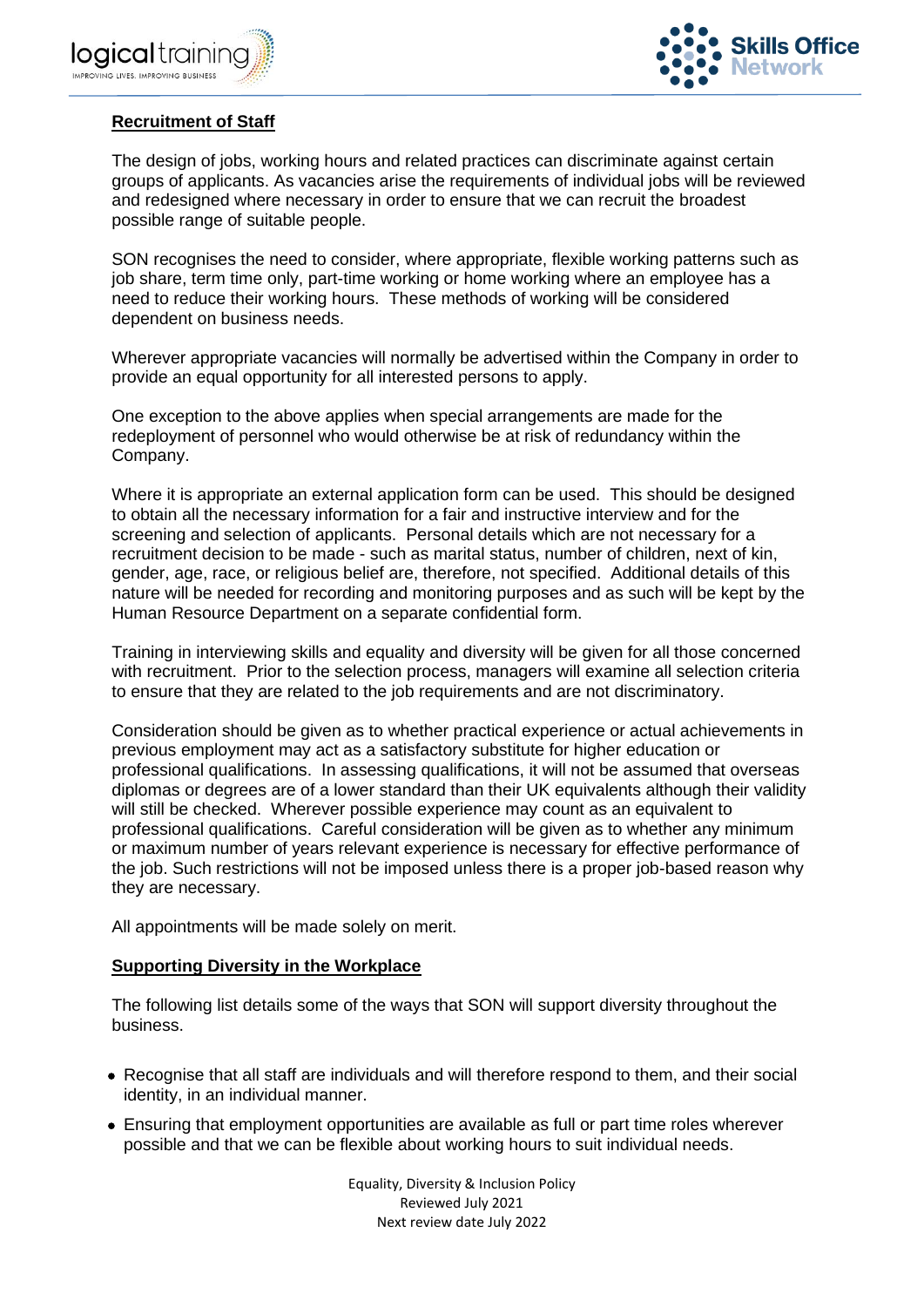



- Ensuring that roles can be performed at home, if necessary, in most cases, to support individual needs.
- Provide staff training to increase our knowledge and understanding of aspects of social identity that may be different from our own, and how to support people with different social identities.

# **Disclosure and additional support provisions**

Before starting and during learning, apprenticeship or employment, individuals will be given opportunity (in confidence) to disclose any disability, learning difficulty or additional need they may have. This is to ensure we put in place additional or alternative support or adapted working practices where reasonably practical and possible. We will explain why this information is being sought and how it will be used. We will ask individuals to let us know of any personal commitments or barriers which can affect their commitment or time in learning, an apprenticeship or employment and offer help/alternative ways of training or working to minimise their impact.

Additionally: For apprentices and learners: Where a learner discloses a disability, learning difficulty or additional need, we will identify what additional or alternative support provisions need to be put in place in discussion with them. We will endeavour to secure and provide any additional support for the duration of the apprentices or learner's learning programme where reasonably practical and possible and in full, agreed disclosure by the apprentice or learner. We will also work in partnership with the apprentice employer to support them to identify and provide additional or alternative support provisions to ensure that employment is accessible, where this is reasonably accessible. Support could be in the form of additional/alternative assistance, provision of a specialist service, involvement of personal carers/support workers, provision of alternative or adaptive equipment or learning/training environment etc. Where it is not reasonably possible to provide required and sufficient (specialist) support to enable an apprentice/learner to achieve, we will signpost to more suitable provision.

Where barriers to learning cannot be minimised to such an extent to make learning/training with SON viable, we will refer the apprentice/learner to a referral agency and/or signpost them to alternative provision.

For staff: Where a staff member declares a disability, reasonable steps will be taken to accommodate this by making reasonable adjustments. The company may consider redeployment and appropriate re-training to enable the staff member to remain in employment wherever possible.

For apprentice employers: We will, where appropriate and with the apprentice or learner's permission, share information on any disability, learning difficulty, additional needs and/or barriers to learning and where appropriate require support/ provision from the apprentice employer to accommodate these in the apprentice's learning, training and employment.

# **Advertising and Marketing**

SON will apply an annual equality analysis to ensure that: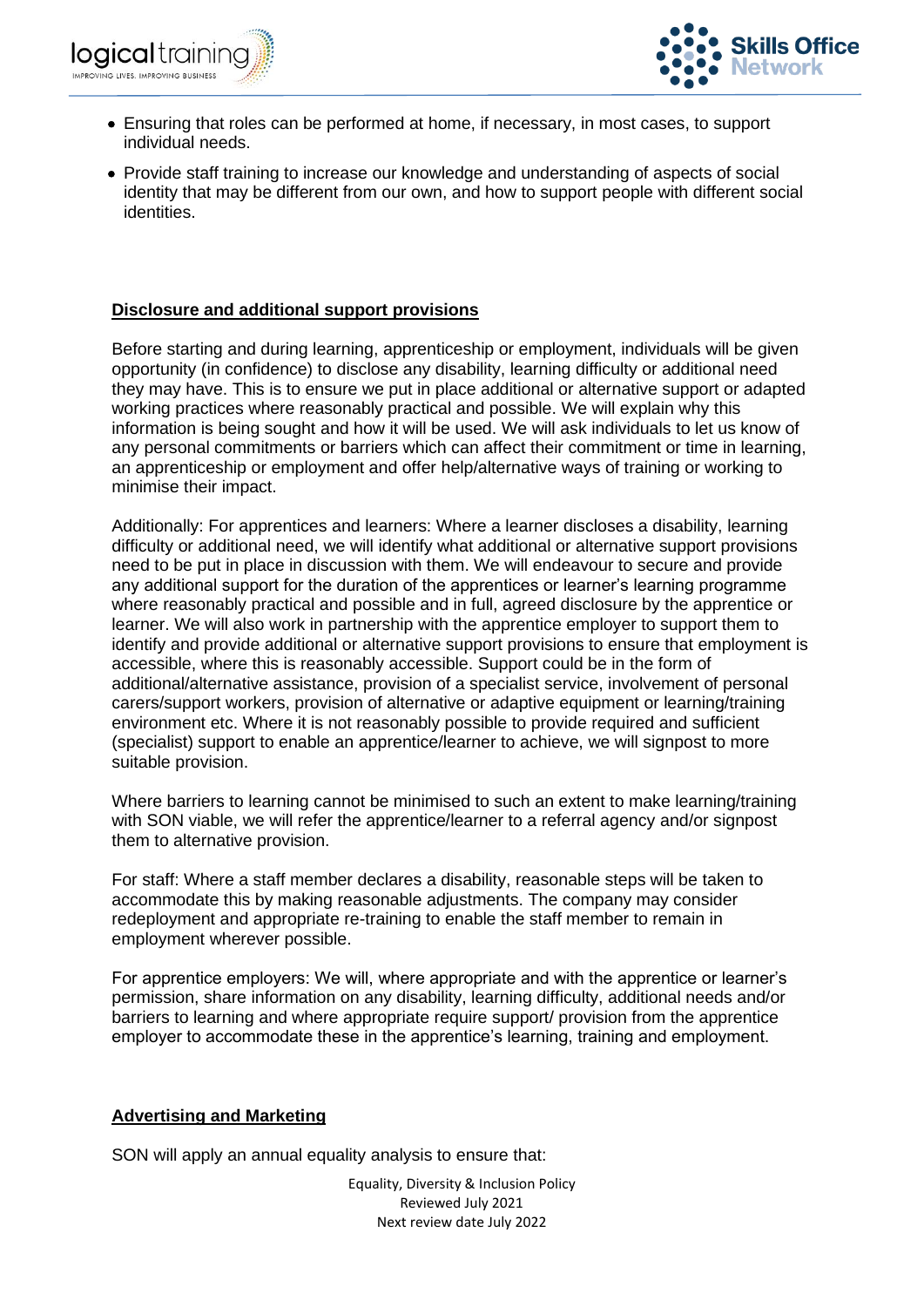



- Diversity is promoted in publications and visual communications.
- Telesales techniques used are enhanced by alternative communication systems to promote inclusivity.
- Outreach is carefully targeted to underrepresented and disadvantaged groups of potential apprentices, learners and employers.

# **Progress and achievement**

SON will measure and report annually on groups of apprentices and learners to identify any significant variations in their progress and that the achievement rate of apprentices and learners is in line and greater than the national average. SONwill set challenging targets to ensure that the performance and destinations of different groups of apprentices and learners are carefully monitored, and appropriate action is taken to close any identified gaps.

SON will ensure that all equality and diversity aspects are fully assessed, and appropriate action is built into strategic plans and the impact of plans is monitored and follow-up action is taken to address areas for improvement.

SON will ensure that staff, apprentices, and learners understand their roles and responsibilities in relation to equality and diversity.

Through the implementation of accompanying policies SON will ensure that apprentices, learners, employers, and staff are protected from harassment, bullying and discrimination, including those based with employers and at other sites external to the provider and that incidents and complaints specifically about equality, diversity and bullying are proactively managed and acted upon, including, where appropriate, providing counselling and support.

SON will ensure that arrangements for apprentice, learner and employer feedback actively facilitate all apprentices, learners and employers, including those with learning difficulties and/or disabilities, to share their views on the provision.

# **Public Sector Equality Duty**

The Public sector Equality Duty is set out in section 149 of the Act and came into force on 5th April 2011. The Equality Duty has three aims. It requires public bodies to have due regard to the need to:

eliminate unlawful discrimination, harassment, victimisation and any other conduct prohibited by the Act;

advance equality of opportunity between people who share a protected characteristic and people who do not share it, and

foster good relations between people who share a protected characteristic and people who do not share it.

SON have due regard to these duties in the carrying out of its functions. Having due regard means consciously thinking about the three aims of the general duty as part of the process of decision-making. For example, having due regard to the need to advance equality of opportunity involves considering the need to:

• remove or minimise disadvantages suffered by people due to their protected characteristics.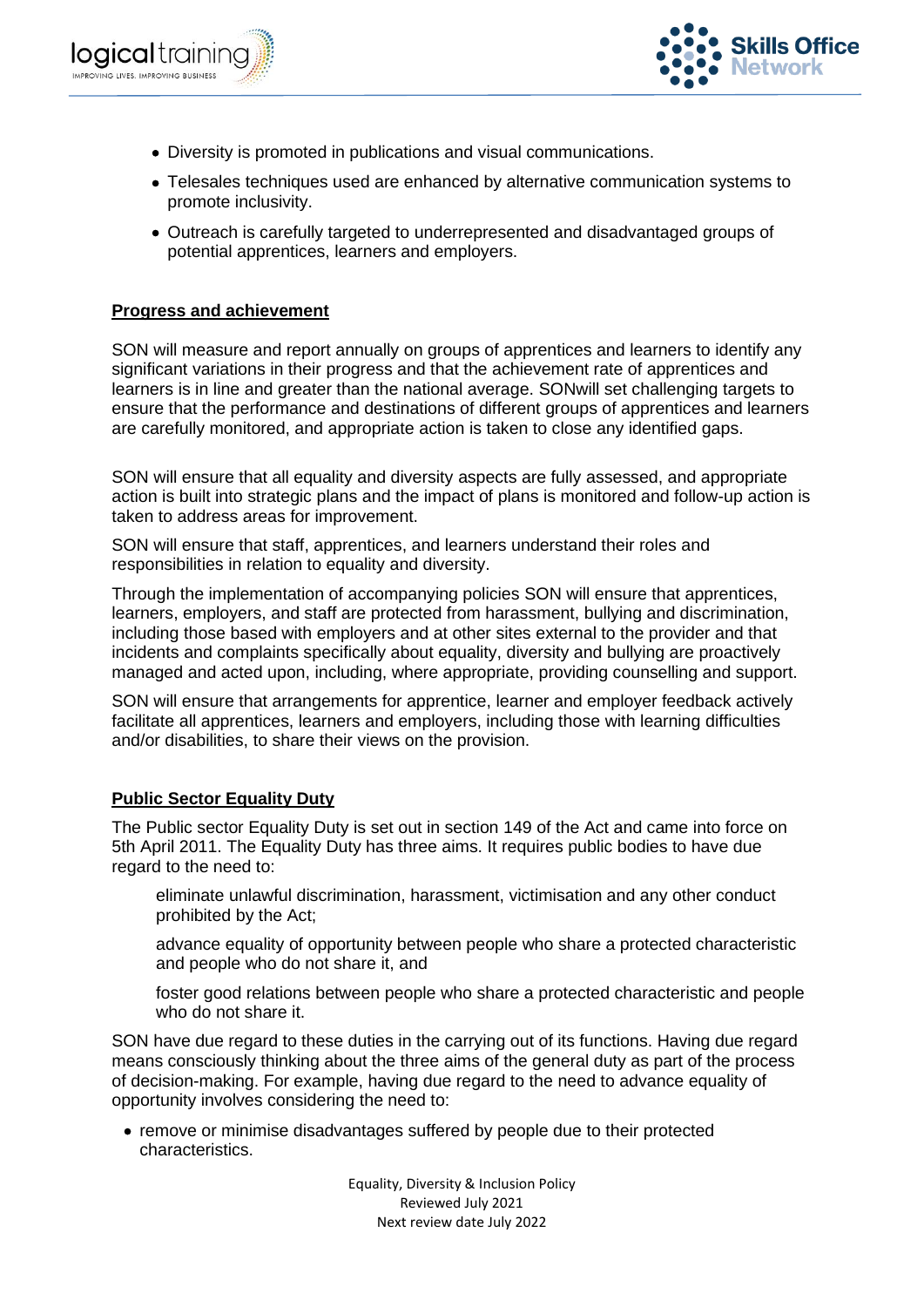



- meet the needs of people with protected characteristics; and
- encourage people with protected characteristics to participate in public life or in other activities where their participation is low.
- Fostering good relations involves tackling prejudice and promoting understanding between people who share a protected characteristic and others.

### **Specific duties:**

The Public Sector specific duty requires all public bodies to publish information to demonstrate the extent to which it furthered the aims of the general equality duty:

- Publish equality objectives every four years.
- Publish information annually to demonstrate their compliance with the general Equality Duty, such as equality and diversity impact data for both apprentices, learners, and staff.

SON will uphold its public sector duty as outlined above and actively seek to ensure that apprentices, learners, and staff experience equality of opportunity and are free from harassment, discrimination, or victimisation of any kind, regarding the protected characteristics. SON will challenge all forms of inequality, discrimination, and harassment, and actively promote opportunities for groups with protected characteristics and foster good relations between them. This work is regarded as the responsibility of all staff. Any action which contravenes this policy renders individuals employed by Tungsten, apprentices, or learners liable for disciplinary action. Evidence of discrimination or harassment may be considered as gross misconduct. Clients, employers, or contractors who contravene the policy can also expect appropriate action.

#### **Reporting Discriminatory Behaviour**

Any staff member may use the grievance procedure to complain about discriminatory conduct. Similarly, apprentices, learners or employers should use the complaint procedure, to make a complaint. SON will take such complaints very seriously, and will thoroughly investigate all complaints objectively, according to the grievance/complaint procedure.

No individual will be penalised or victimised for raising a genuine grievance, however individuals raising serious complaints that are found to be both untrue and made in bad faith, may be subject to disciplinary action.

Any staff member, apprentice or learner who harasses any other staff member, apprentice, or learner, on the grounds of sex, sexual orientation, age, disability, gender reassignment, marital or civil partnership status, carers status, race, colour, religion, sex or sexual orientation will be subject to Tungsten's disciplinary procedure.

In serious cases, such behaviour will be deemed to constitute gross misconduct and, as such, will result in summary dismissal, in the absence of mitigating circumstances. Additionally, we take the welfare of our staff very seriously and will not tolerate unlawful discrimination from members of the public.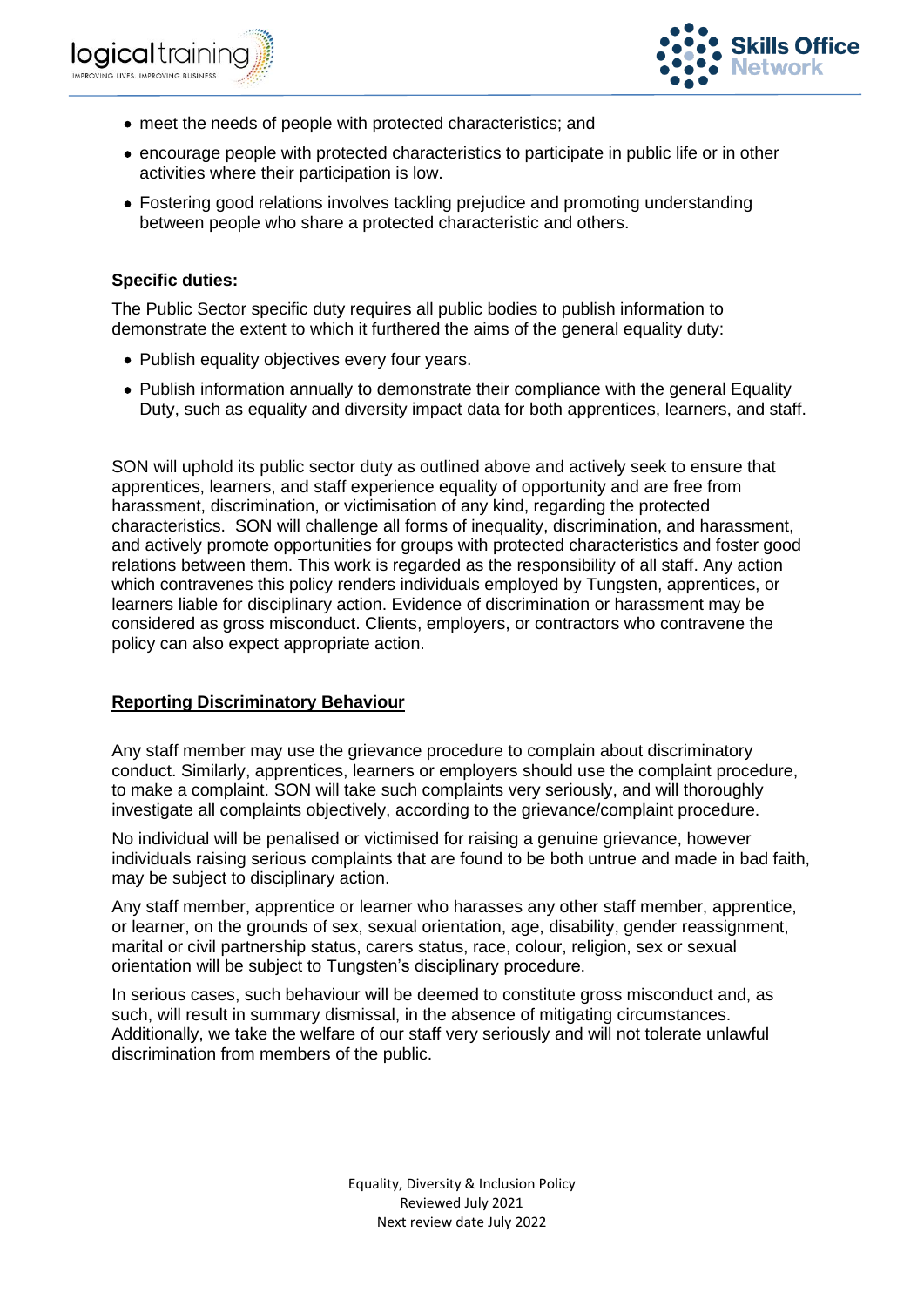



# **Monitoring**

All staff and applicants including learners and apprentices will be asked to voluntarily provide information about their sex, ethnic origin, and any disabilities. SON guarantees that this information will only be used for the purpose of monitoring the effectiveness of its equality and diversity policy.

The compositions of the workforce and job applicants will be monitored on a regular basis. Should inequalities become apparent, positive action will be taken to redress the imbalance, including such measures as advertising jobs in ethnic or male/female interest publications, as appropriate.

This equality and diversity policy applies to the advertisement of jobs, recruitment, conditions of work, pay and to every other aspect of employment and appointing of staff. It also applies to the training and recruitment of apprentices and learners. The policy also applies equally to the treatment of our employers, customers including apprentices, learners and the parents and children we come into contact with.

# **Implementing anti-discriminatory practice**

SON will implement this policy by:

- Making and publicising our clear statement on equality and diversity.
- Ensuring that it is a condition of employment, or acceptance onto a training course, that all staff, apprentices, and learners understand, agree with and are willing to implement this policy.
- Monitoring our programmes, events, publicity, and services to ensure that they too lead to the elimination of discrimination.
- Adopting recruitment policies, which aim to ensure that no applicant, staff, apprentice, or Learner of SONis discriminated against, on any grounds.
- Adopting policies, which positively encourage participation in the activities at SON by those who are particularly subject to wider disadvantages within society.
- Creating an environment in which individual differences, and the contributions of all our staff, apprentices, and learners, are recognised and valued.
- Ensuring that every staff member, apprentice, and learner is entitled to a working environment that promotes dignity and respect to all. No form of intimidation, bullying or harassment will be tolerated.
- Offering training and development opportunities to all staff, apprentices, and learners.
- Ensuring that staff, apprentices, and learners are aware of current legislation and guidance and develop a greater understanding of significant issues relating to gender, ethnicity, sexuality, class and disability.

Staff will be encouraged to develop a greater understanding of significant issues relating to gender, ethnicity, sexuality, class and disability and the impact that discrimination can have on people's lives. They will be made aware of current legislation and guidance and take part in training as appropriate.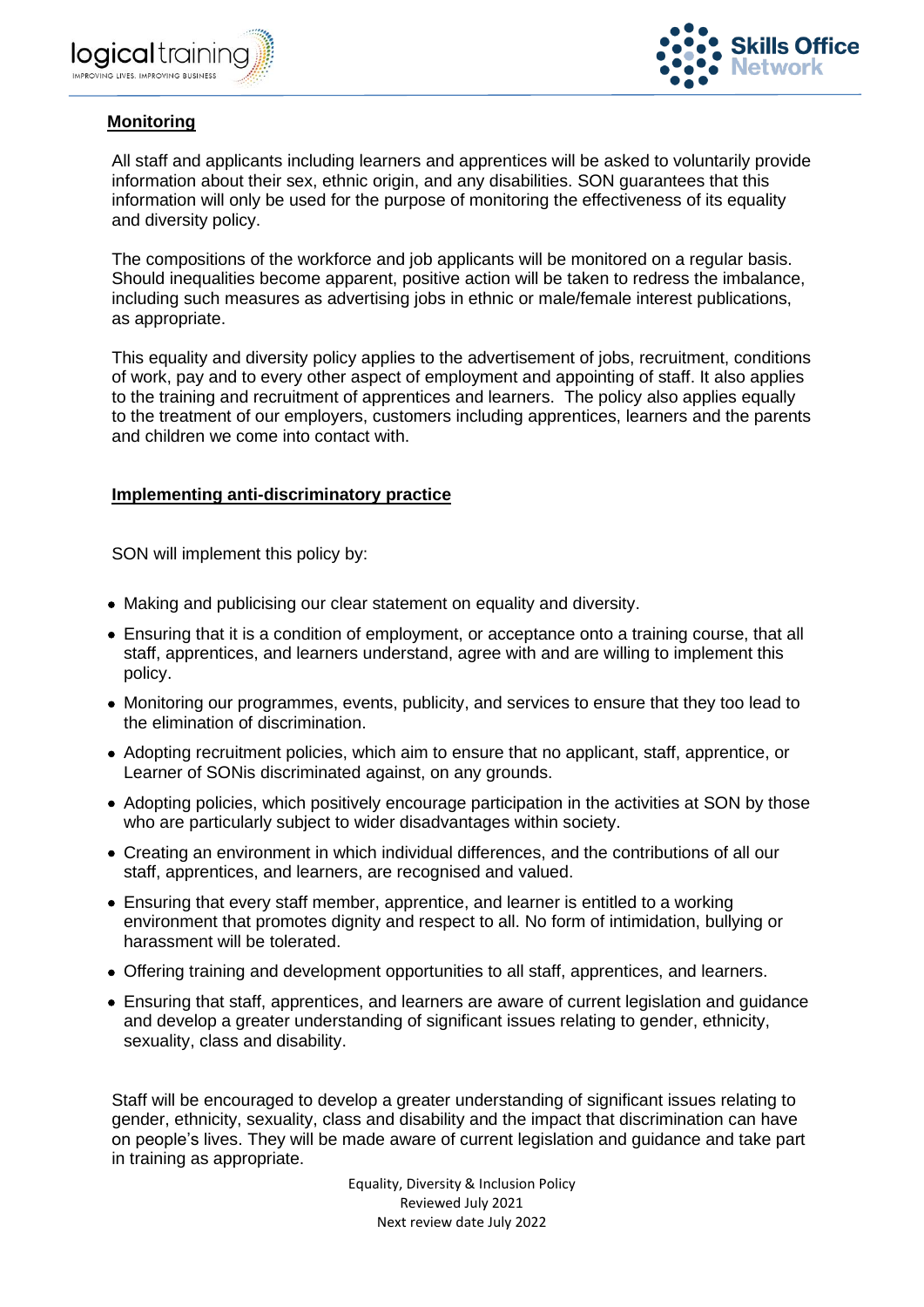



# **Supporting Diversity**

The following list details some of the ways that SON will support diversity throughout the business. This is not; however, an exhaustive list and SON will continue to seek and adopt new methods for supporting the individual needs of apprentices, learners and staff.

- Recognise that all staff, apprentices, and learners are individuals and will therefore respond to them, and their social identity, in an individual manner.
- Ensuring that employment opportunities are available as full or part time roles wherever possible and that we can be flexible about working hours to suit individual needs.
- Ensuring that roles can be performed at home, if necessary, in most cases, to support individual needs.
- Offering both paper portfolios and e-learning to our apprentices and learners, to ensure that we can support all apprentices and learners, including those who are disadvantaged, and those who are based in remote locations. SON will support apprentices and learners to gain access to IT equipment to support them in their training.
- Conducting thorough initial assessments to ascertain details of any learning difficulties, cultural requirements, or other pertinent information, which will allow teaching, learning and assessment staff to support individual apprentice or learner needs, and use assessment methods that are most appropriate to the apprentice or learner.
- Using plain English for all marketing and communication and will ensure that all literature is available is larger fonts, and different print colour combinations if desired.
- We will utilise a range of methods to communicate with staff, apprentices, and learners, including letters, emails, SMS, Live-Chat facilities, face-to-face meetings and graphical presentations, to ensure that messages are conveyed accurately, and in a way that the recipient is comfortable with.
- Undertaking training to increase our knowledge and understanding of aspects of social identity that may be different from our own, and how to support people with different social identities.
- Resources, materials, and literature are presented in a way that is sensitive to equality and diversity, and that consideration is taken to represent the diverse range of individuals who access the provision.

# **Promoting Fundamental British Values**

SON approaches the promotion of Fundamental British values in line with the Government's PREVENT strategy (please read in conjunction with the Prevention of Extremism and Radicalisation Policy). These British Values are democracy; individual liberty; the rule of law; mutual respect; tolerance of those with different faiths and belief. Each is defined below and placed in a training context using examples. It is, without question, everyone's duty to ensure we do not undermine these Fundamental British Values.

# **Democracy**

*Democracy can be seen as a state of society characterised by equality of rights and privileges. It can also refer to our nation's electoral systems.*

At SON we promote the importance of democracy through such things as: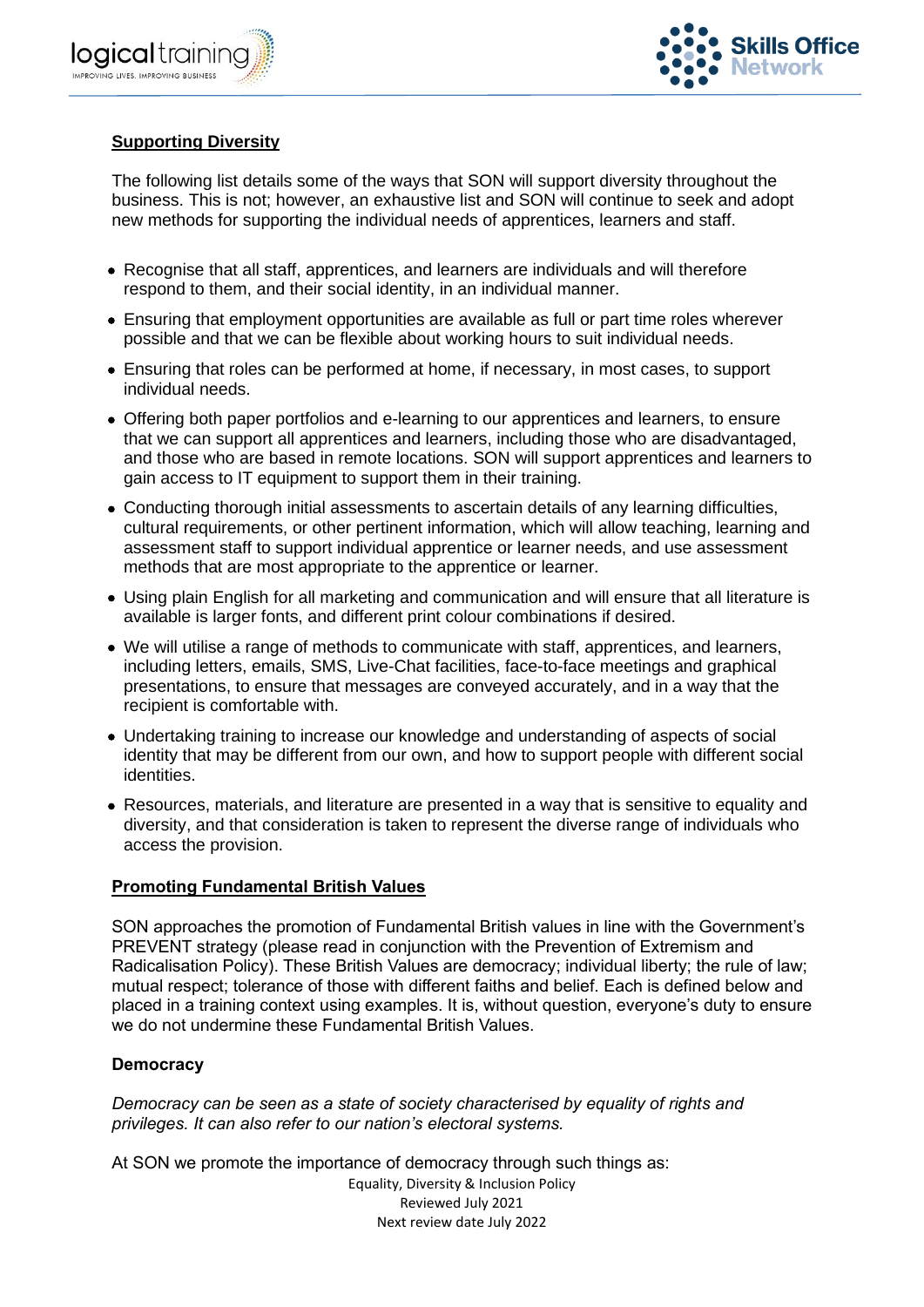



- A programme of study/ Apprenticeship is delivered with comprehensive coverage of the topics outlined in the Prevent and British Values guidance.
- British Values are affirmed in the apprentice or learner progress review process and documentation.
- Plans for teaching and learning include democracy.
- The Personal Development plans incorporates learning about citizenship, including electoral systems.
- Apprentices and Learners are encouraged to consider alternative pathways in sessions.
- Apprentice and learner voice strategy and learner surveying
- Apprentices and Learners also elect peers to represent them.
- There is a clear academic appeals route
- Apprentices and Learners are encouraged to demonstrate and develop their equality, diversity and inclusion knowledge, skills and behaviours via the application of work based practical skills.

# **Individual Liberty**

*Individual liberty suggests the free exercise of rights generally seen as outside Government control.*

At SON we promote the importance of individual liberty through such things as:

- Apprentices and Learners are encouraged to voice views in sessions in a formative manner.
- Apprentices and Learners are offered autonomy over choices regarding progression pathways.
- Curriculum is designed to meet the individual apprentice and learner needs and training requirements- apprentices and learners are encouraged to participate in making informed choices about course content, employability, and personal development targets.
- Learning about health, healthy relationships, sex education and wellbeing in relation to diet, exercise, a healthy mind, and positive lifestyle.
- Learning about radicalisation and extremism through curriculum and the apprentice and learner progress review process.
- Apprentices and Learner blogs that promote free speech.
- Apprentices and Learners are encouraged to demonstrate and develop their equality, diversity and inclusion knowledge, skills, and behaviours via the application of work based practical skills.

# **Rule of Law**

All people and institutions are subject to and accountable to law that is fairly applied and enforced.

At SON we promote the importance of the rule of law through such things as:

- There is an apprentice/learner code of conduct.
- Behaviour and employability skills are promoted in sessions.
- Marking and feedback set clear boundaries which are explained clearly to

Equality, Diversity & Inclusion Policy Reviewed July 2021

Next review date July 2022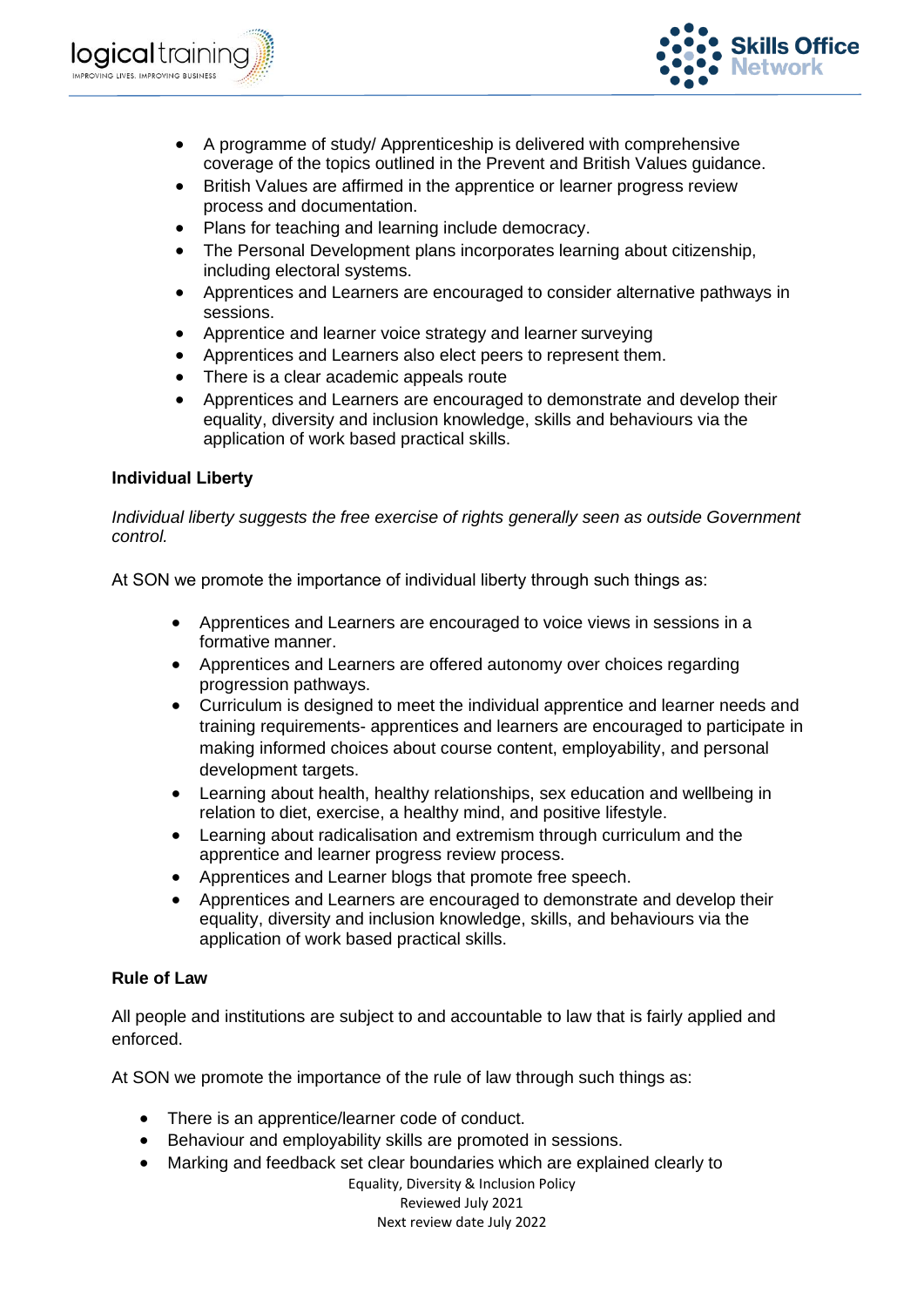



apprentices and learners.

- Accountability is stressed to all stakeholders including apprentices, learners, employers, and staff and this is recorded in the commitment statement and contract of learning.
- Apprentices and Learners are encouraged to demonstrate and develop their equality, diversity and inclusion knowledge, skills and behaviours via the application of work based practical skills.

# **Mutual Respect**

*The proper regard for an individual's dignity, which is reciprocated.*

At SON we promote the importance of mutual respect through such things as:

- Apprentice, learner, employee and employer code of conduct and handbook.
- SON ethos, vision, principles and mission statement.
- Curriculum activities including those focussed on other cultures, stereotypes, or prejudice.
- The publishing and enforcement of a smart dress code for staff.
- Wellbeing promotes mutual respect through the skills developed in session.
- Apprentices and Learners are encouraged to demonstrate and develop their equality, diversity and inclusion knowledge, skills, and behaviours via the application of work based practical skills.

# **Tolerance of Those with Different Faiths and Beliefs**

*A fair, objective, and permissive attitude to those whose faith and beliefs may differ from one's* own.

At SON we promote the importance of tolerance of those with different faiths and beliefs through such things as:

- Observing various religious beliefs.
- Acceptance of faith symbolism.
- Religious Studies as part of the curriculum taught to all apprentices and learners.
- Apprentices and Learners are encouraged to demonstrate and develop their equality, diversity and inclusion knowledge, skills, and behaviours via the application of work based practical skills.

# **Spiritual, Moral, Social and Cultural (SMSC)**

In order to develop the whole individual and genuinely prepare our apprentices and learners for an ever-changing world, we strive to nurture their sense of citizenship and to promote their spiritual, moral, social and cultural (SMSC) development at every opportunity. SON aims to promote an enrichment, in addition to all subjects across the curriculum offer the opportunity to discuss moral issues, personal experience, social and cultural issues to help apprentices and learners to develop their skills.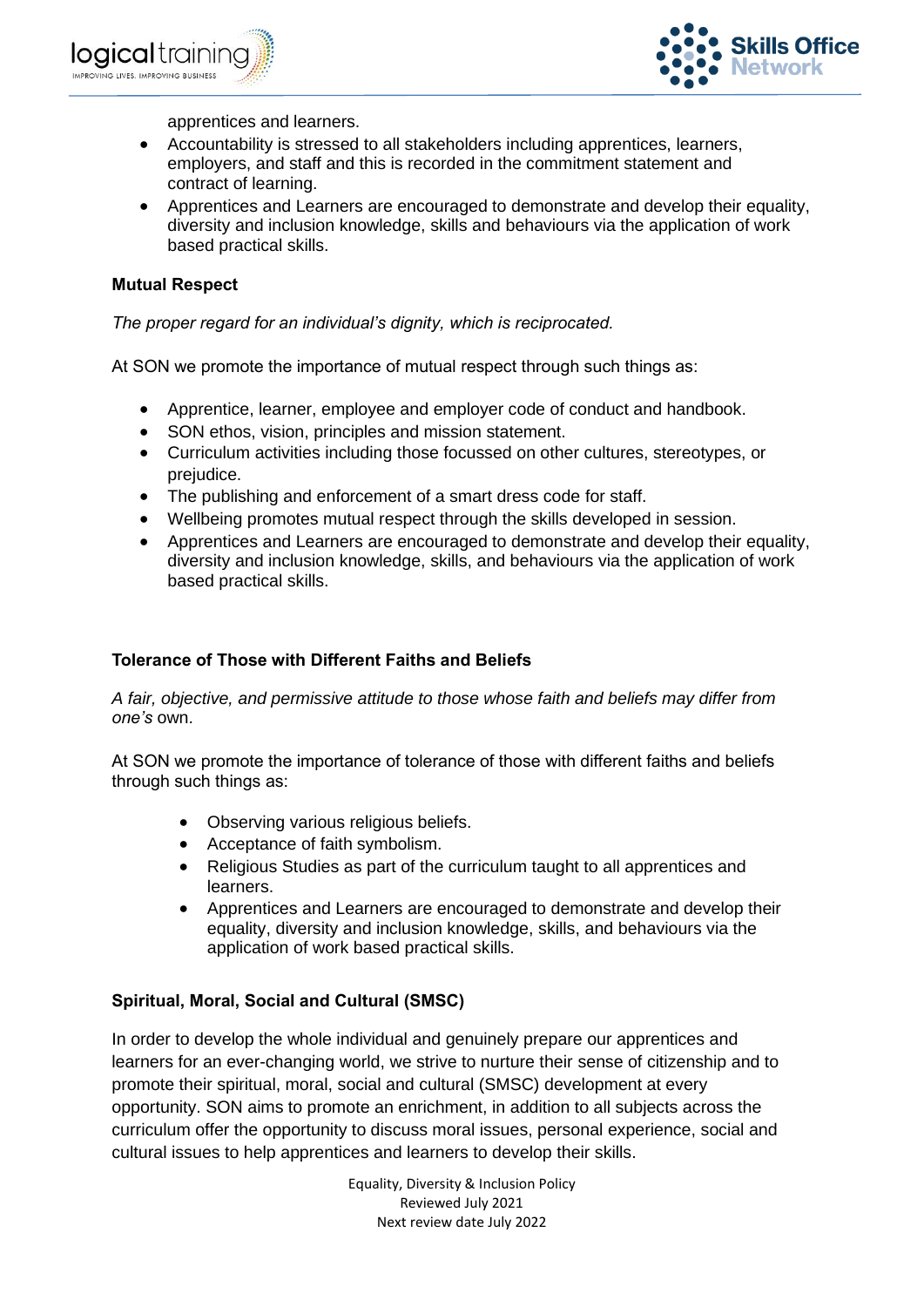



# **Training including very specific training linked to the Prevent Duty.**

All staff understand that any concern about extremism or radicalisation of our apprentices or learners is to be treated as a safeguarding issue and thus should be treated in the same way. We have a robust procedure in place should we have any concerns. We ensure that through open discussion within learning environments we enable apprentices and learners to test out their ideas in a safe and supportive environment where staff can challenge and broaden understanding of the wider world. *(For further information see Prevention of Extremism and Radicalisation Policy)*

### **Types of Discrimination**

We oppose all forms of unlawful and unfair discrimination.

It is important that all individuals associated with SON understand what is meant by discrimination:

- **Direct Discrimination** treating a person less favourable than others on grounds of sex, marital status, colour, race, nationality, ethnicity, age, pay or national origin.
- **Indirect Discrimination**  applying a requirement or condition, which, although applied equally to all persons is such that a considerably small proportion of persons of a particular sex, marital status, or racial group can comply with it and it, cannot be shown to be necessary for the satisfactory performance of the job.
- **Victimisation**  treating a person less favourably than other persons because for example that person has used their rights under the acts. There must be no discrimination in respect of assessment decisions made by assessors and IQAs.
- **Harassment -** When a person is on the receiving end of unwanted behaviour related to a protected characteristic which has the purpose of: Violating a person's dignity or creating an intimidating, hostile, degrading, humiliating or offensive environment. This could also include a complaint about the behaviour directed at others that others in the room may find offensive.
- **Discrimination by association –** This is direct discrimination against someone because they associate with another person who possesses a protected characteristic.
- **Perception discrimination** This is direct discrimination against an individual because others think they possess a particular protected characteristic. It applies even if the person does not actually possess that characteristic.

**Third party harassment** – Employers are now potentially liable for harassment of employees by people (third party) who are not employees of the company, such as customers, or clients. Employers are only liable when harassment issues have occurred on at least two occasions and the employer has not taken reasonable steps to stop it